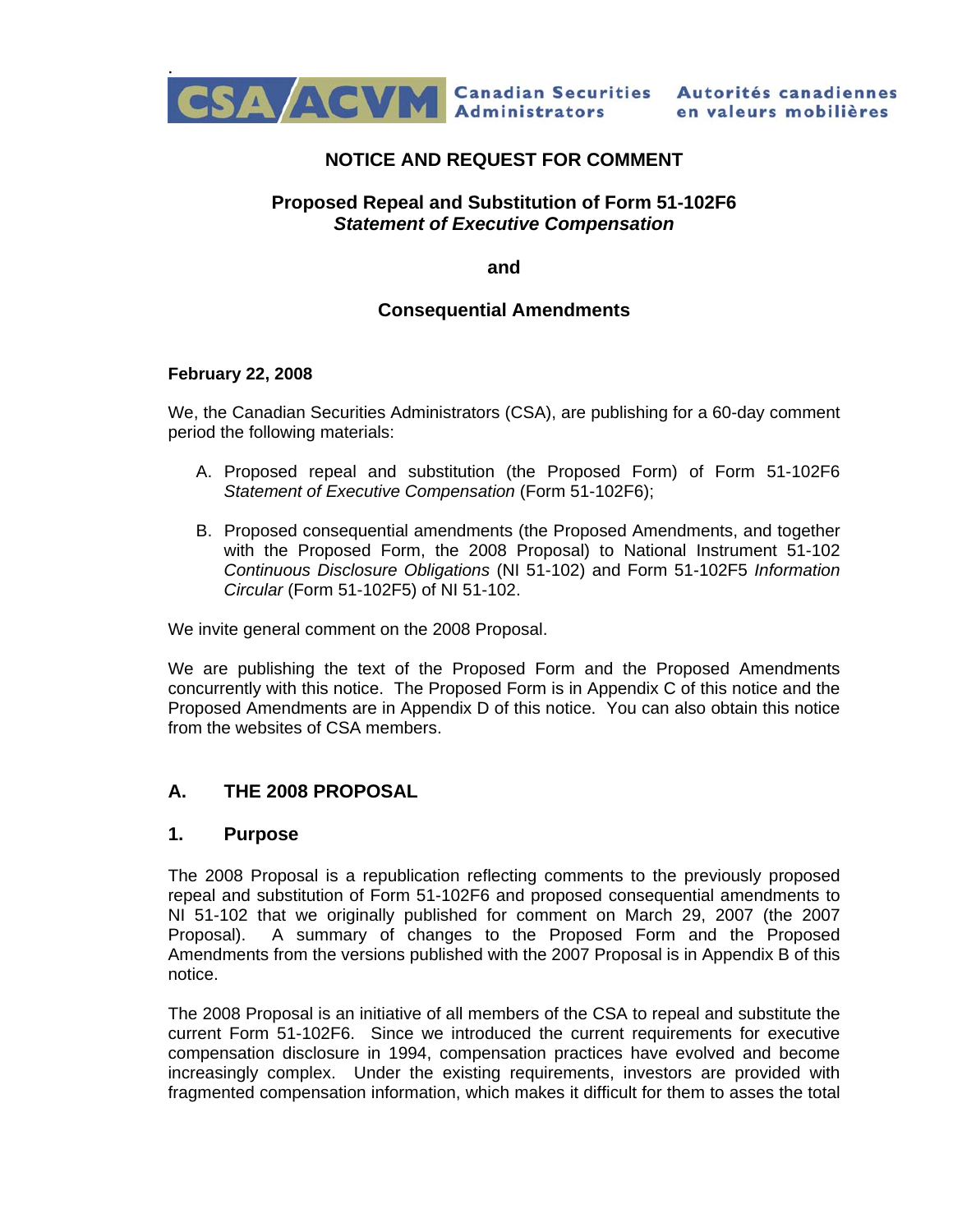compensation paid to executive officers. The purpose of the 2008 Proposal is to improve the quality of executive compensation disclosure. Improved disclosure will result in better communication of what the board of directors intended to pay or award certain executive officers or directors and will allow users to assess how decisions about executive compensation are made. It will also provide insight into a key aspect of a company's overall stewardship and governance.

The 2008 Proposal will require companies to disclose all compensation awarded to certain executive officers and directors and to provide this disclosure in a new format. Our intention is to create a document that will present executive compensation information in a consistent, meaningful way, and that will continue to provide a suitable framework for disclosure as compensation practices change over time.

## **2. Publishing jurisdictions**

The 2008 Proposal is an initiative of the securities regulatory authority in each jurisdiction in Canada. If adopted, the Proposed Form and the Proposed Amendments are expected to be adopted as:

- rules in each of British Columbia, Alberta, Manitoba, Ontario, Québec, New Brunswick, Nova Scotia and Newfoundland and Labrador;
- Commission regulations in Saskatchewan;
- policies in each of Prince Edward Island, the Northwest Territories and Yukon; and
- a code in Nunavut.

### **3. Background**

On March 29, 2007, we published for comment the 2007 Proposal. Part A of the 2007 Proposal related to the proposed repeal and substitution of Form 51-102F6. Part B of the 2007 Proposal related to certain other amendments to the continuous disclosure obligations in NI 51-102 and to Forms 51-102F2 *Annual Information Form* (Form 51- 102F2) and Form 51-102F5, including a version of the Proposed Amendments. The comment period expired on June 30, 2007. We received and reviewed 41 comment letters.

On August 31, 2007, we published CSA Notice 51-325 *Status of Proposed Repeal and Substitution of Form 51-102F6 Statement of Executive Compensation* updating market participants on the status of our review of executive compensation disclosure requirements. After extensive review and consideration of the comments received regarding the 2007 Proposal, we decided to republish for comment and delay implementation.

On October 12, 2007, the CSA published a Notice of Amendments to NI 51-102 and other related instruments (the October Notice). Appendix B to the October Notice contains a summary of the comments made by 15 of the 41 commenters to the extent that these comments related to Part B of the 2007 Proposal, other than the version of the Proposed Amendments published with the 2007 Proposal.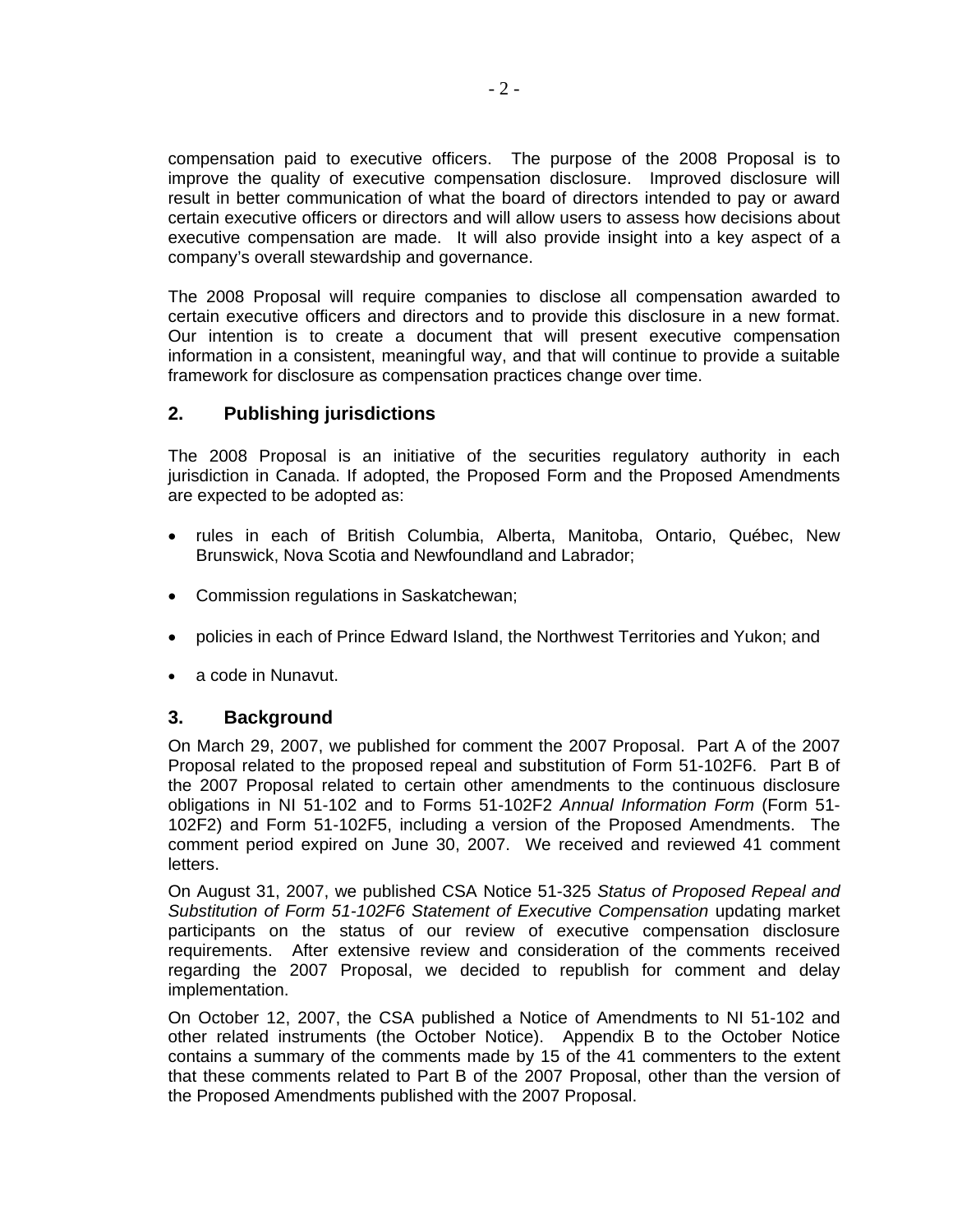Since our 2007 Proposal, we have continued to focus on ways to improve the Proposed Form and have made changes to increase its value in providing meaningful disclosure on executive compensation by companies. In drafting our 2008 Proposal, we have considered the comments received.

As well, during our review period, the staff of the U.S. Securities and Exchange Commission (the SEC) published on October 9, 2007, a report discussing the principal themes that emerged from its initial reviews of the disclosure of 350 public companies for compliance with the new SEC rules for executive compensation and related person disclosure that came into effect in 2007. Two principal themes emerged from these reviews. First, SEC staff expected companies to provide more focused disclosure through more detailed analysis of the how and why of specific executive compensation decisions. Second, SEC staff focused on the manner of presentation – in particular, using plain language and organizing tabular and graphical information – to provide more direct, specific, clear and understandable executive compensation disclosure.

Though we considered these SEC staff observations about the reviews of executive compensation disclosure, we departed from the U.S. approach in several instances in response to the comments we received on our 2007 Proposal.

# **B. ANTICIPATED COSTS AND BENEFITS**

When proposing rule amendments, we must consider our mandate of promoting fair and efficient markets while protecting investors. To fulfill this mandate, we must consider the costs of new regulation imposed on issuers and whether those costs are justified by the likely outcomes.

The anticipated costs and benefits of implementing the 2008 Proposal were previously outlined in a paper which was published with the 2007 Proposal on March 29, 2007. Compared to the 2007 Proposal, the changes in the 2008 Proposal do not impose any significant additional requirements upon companies. As a result, we believe that the benefits of the 2008 Proposal continue to outweigh the costs.

As explained in more detail in Appendix B of this notice, we have departed from the 2007 Proposal of including in the Summary Compensation Table (SCT) the value of equity awards derived using the accounting method. Instead we propose requiring compensation disclosure using the grant date fair value in this table. We believe that disclosing grant date fair value of equity awards in the SCT will better allow investors to assess the compensation decisions that are made in any given year. In keeping with a principle-based approach, our 2008 Proposal allows companies some flexibility in valuing these awards, thus limiting the potential costs to the company of obtaining valuations. Also, this requirement does not impose any additional cost to companies because the grant date fair value is the starting point in determining accounting expense.

In response to the comments received, we have also modified the measure used in the SCT to capture pensions. We now propose requiring disclosure of just compensatory amounts rather than the change in actuarial value, which includes both compensatory and non-compensatory amounts. Disclosure in the pension column of the SCT will include both defined benefit and defined contribution plans. The changes to the retirement plan benefits provisions of the 2008 Proposal result in a continuity schedule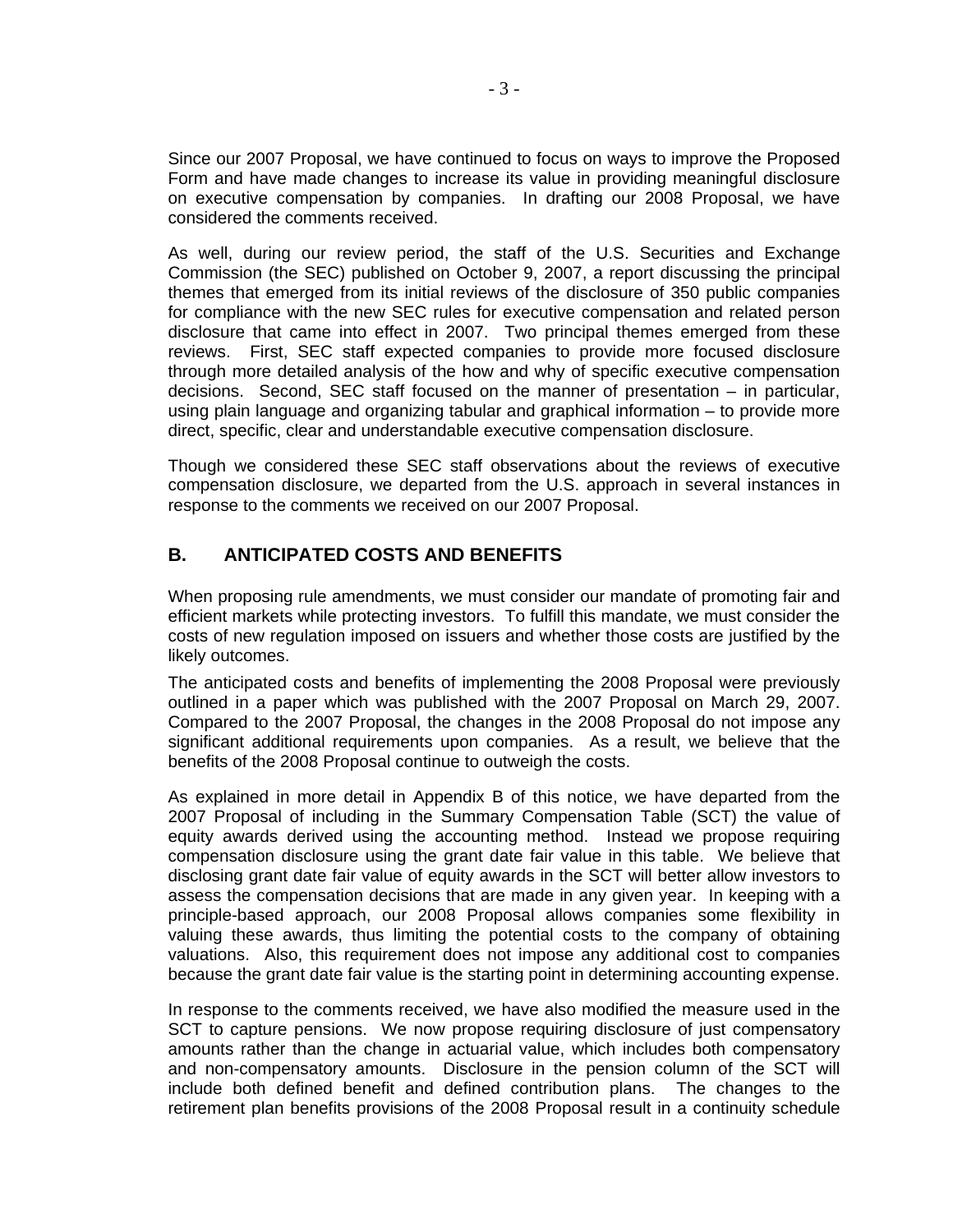for both defined benefit and defined contribution plans. These tables are easier to understand and follow emerging best practices from leading companies in Canada. These changes will better focus on the elements related to the actual compensation decisions in the area of pension benefits disclosure. The information required in these tables are typically calculated by companies and should not impose an additional cost to prepare.

## **C. UNPUBLISHED MATERIALS**

In proposing the 2008 Proposal, we have not relied on any significant unpublished study, report or other written materials.

## **D. PROPOSED EFFECTIVE DATE**

The proposed effective date for the 2008 Proposal is December 31, 2008.

## **E. AUTHORITY FOR AMENDMENTS - ONTARIO**

The following provisions of the *Securities Act* (Ontario) (the Act) provide the Ontario Securities Commission (the OSC) with authority to adopt the 2008 Proposal.

- Paragraph 143(1)22 authorizes the OSC to make rules prescribing requirements in respect of the preparation and dissemination by reporting issuers of documents providing for continuous disclosure that are in addition to the requirements under the Act, including requirements in respect of an annual report, an annual information form and supplemental analysis of financial statements.
- Paragraph 143(1)23 authorizes the OSC to exempt reporting issuers from any requirement of Part XVIII (Continuous Disclosure) of the Act.
- Paragraph 143(1)24 authorizes the OSC to require issuers to comply with Part XVIII of the Act relating to continuous disclosure or to rules made under Paragraph 143(1) 22.
- Paragraph 143(1)39 authorizes the OSC to make rules requiring or respecting the media, format, preparation, form, content, execution, certification, dissemination and other use, filing and review of all documents required under or governed by the Act, the regulations or the rules and all documents determined by the regulations or the rules to be ancillary to the documents, including proxies and information circulars.

## **F. SUMMARY OF WRITTEN COMMENTS ON THE 2007 PROPOSAL**

We published the 2007 Proposal on March 29, 2007 for a 90-day comment period.

The comment period expired on June 30, 2007 and we received submissions from 41 commenters who are listed in Appendix A of this notice. Of the 41 commenters that responded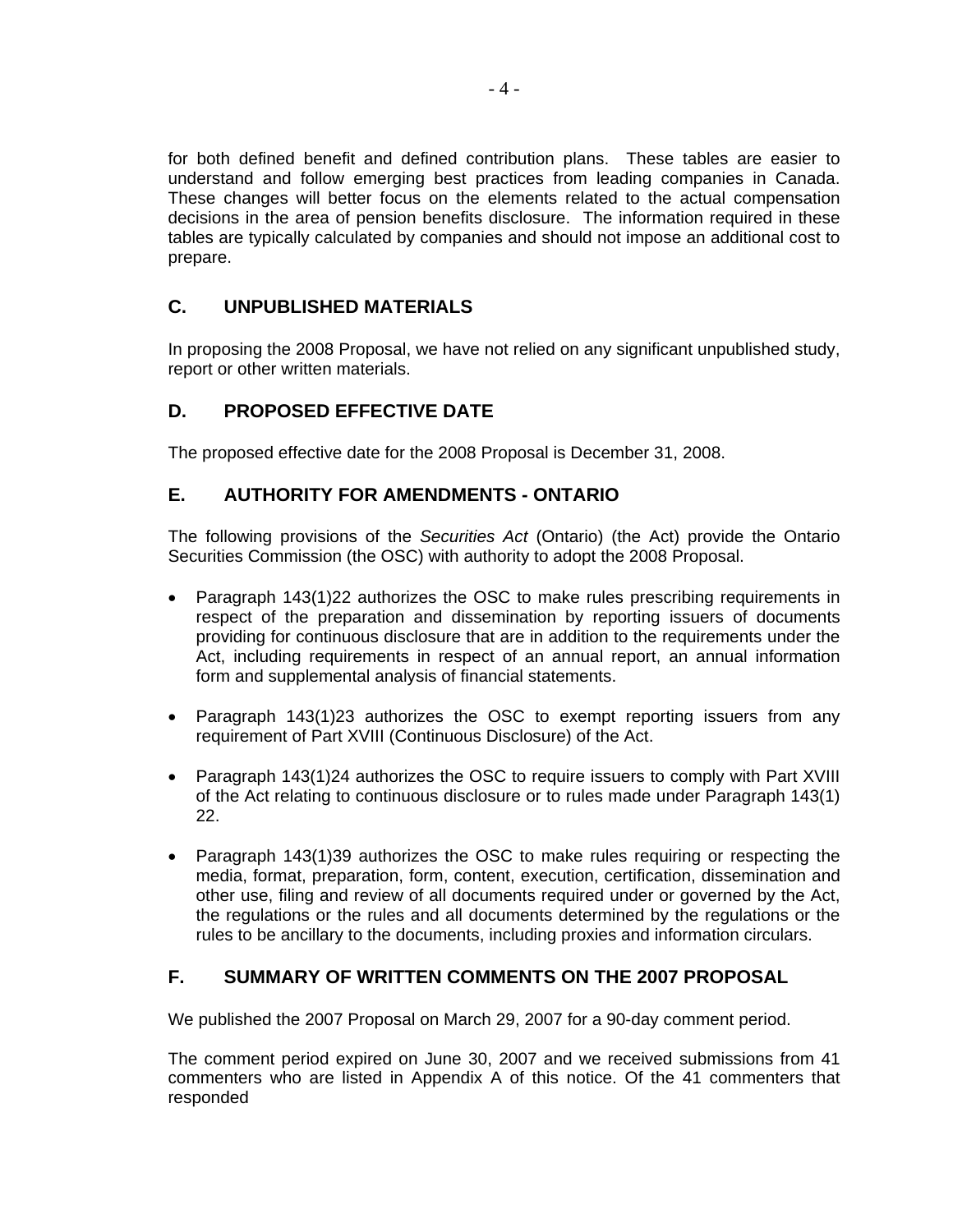- 38 addressed issues pertaining to Part A of the 2007 Proposal (executive compensation) and certain aspects of Part B of the 2007 Proposal (report of voting results, definition of venture issuer and disclosure of cease trade orders)
- 3 limited their comments to one aspect of Part B of the 2007 Proposal (the proposed change to the definition of venture issuer).

A summary of these comments, together with our responses, are contained in Appendix A of this notice.

### **G. REQUEST FOR COMMENTS ON 2008 PROPOSAL**

We request your comments on the 2008 Proposal. Please provide your comments by April 22, 2008. **Due to timing concerns, we will not consider comments received after the deadline.** Address your submissions to all of the CSA member commissions.

Please deliver your comments to the addresses below. Your comments will be distributed to the other participating CSA members.

John Stevenson, Secretary Ontario Securities Commission 20 Queen Street West Suite 1900, Box 55 Toronto, Ontario M5H 3S8 Fax: (416) 593-2318 E-mail: jstevenson@osc.gov.on.ca

Anne-Marie Beaudoin, Corporate Secretary Autorité des marchés financiers Tour de la Bourse 800, square Victoria C.P. 246, 22<sup>e</sup> étage Montréal, Québec, H4Z 1G3 Fax: (514) 864-6381 E-mail: consultation-en-cours@lautorite.qc.ca

If you do not submit your comments by e-mail, provide a diskette containing the submissions in MS Word format.

We cannot keep submissions confidential because securities legislation in certain provinces requires that a summary of the written comments received during the comment period be published.

### **H. QUESTIONS**

Please refer your questions to any of the people listed below: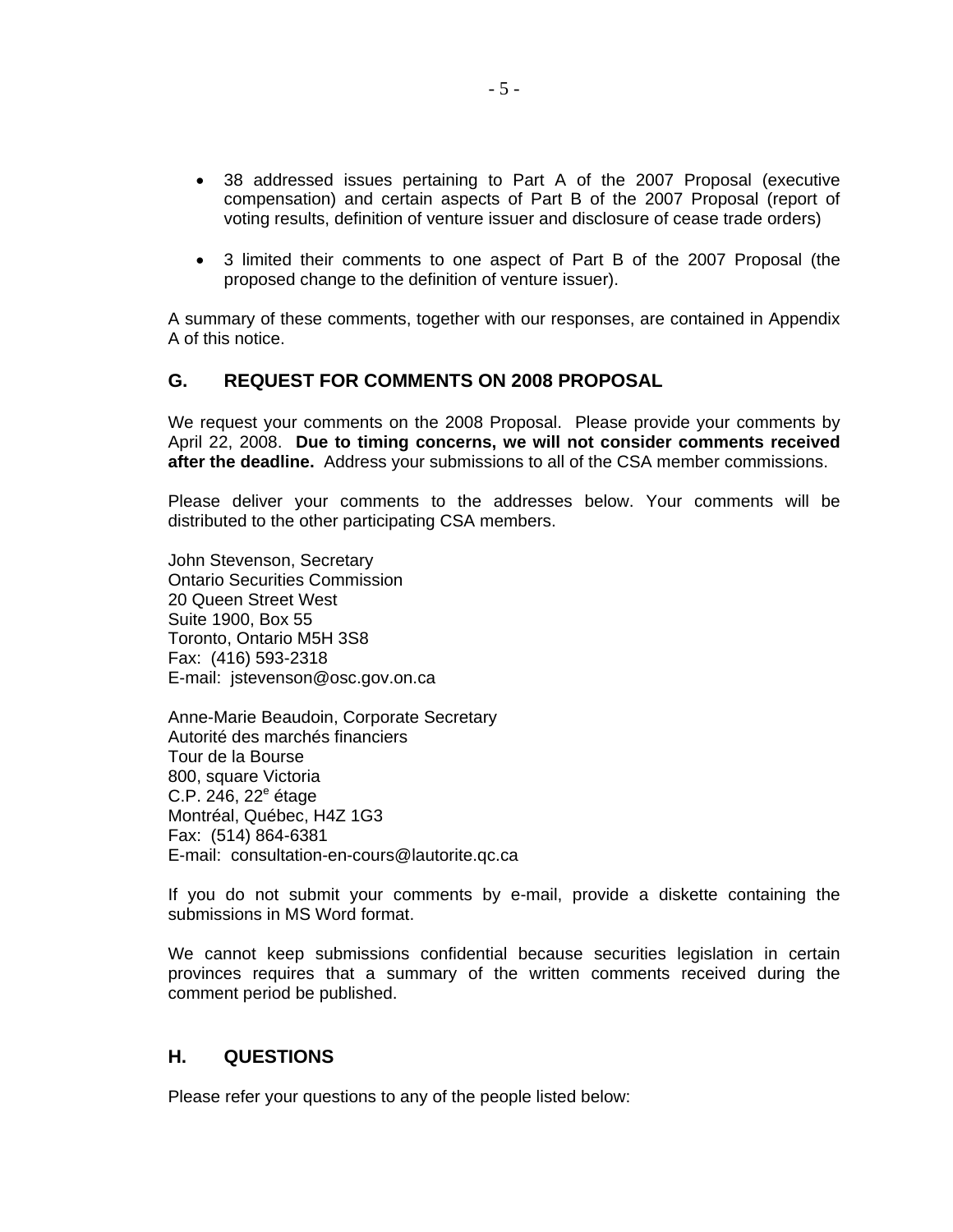Andrew Richardson Deputy Director, Corporate Finance British Columbia Securities Commission (604) 899-6730 (800) 373-6393 (toll free in B.C. and Alberta) arichardson@bcsc.bc.ca

Alison Dempsey Senior Legal Counsel, Corporate Finance British Columbia Securities Commission (604) 899-6638 (800) 373-6393 (toll free in B.C. and AB) adempsey@bcsc.bc.ca

Tom Graham Director, Corporate Finance Alberta Securities Commission (403) 297-5355 tom.graham@seccom.ab.ca

Deepali Kapur Accountant, Corporate Finance Ontario Securities Commission (416) 593-8256 dkapur@osc.gov.on.ca

Michael Tang Legal Counsel, Corporate Finance Ontario Securities Commission (416) 593-2330 mtang@osc.gov.on.ca

Frédéric Duguay Legal Counsel, Corporate Finance Ontario Securities Commission (416) 593-3677 fduguay@osc.gov.on.ca

Lucie J. Roy Conseillère en réglementation Service de la réglementation Surintendance aux marchés des valeurs Autorité des marchés financiers (514) 395-0558, ext. 4364 lucie.roy@lautorite.qc.ca